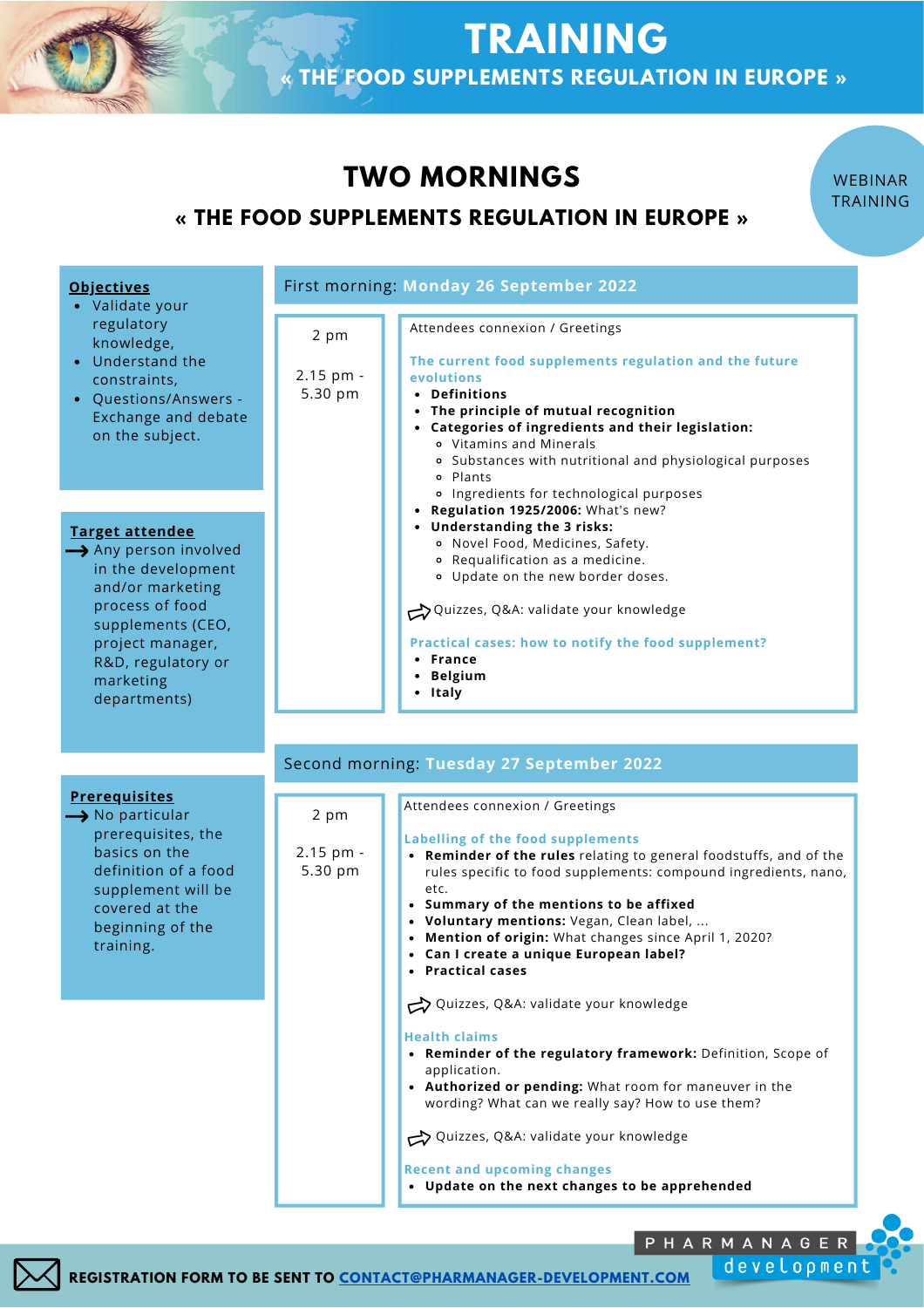# **TWO MORNINGS**

**TRAINING**

**« THE FOOD SUPPLEMENTS REGULATION IN EUROPE »**

#### **« THE FOOD SUPPLEMENTS REGULATION IN EUROPE »**

## **TRAINER**

#### **Julie Pasquet**



- Specialist of the food supplement regulation
- Regulatory affairs officer Phinn® application
- International development officer



WEBINAR TRAINING

## **PEDAGOGICAL MEANS DURING THE TRAINING**

The training will be done through the Teams videoconference tool (a link will be sent to the participants before the training to access it). The training material will be presented (PowerPoint which will also be sent electronically), alternating presentations and discussions with the trainers. An electronic version of the pedagogical documentation will be provided prior to the training so that the user can print or download it before the training begins.

## **MONITORING AND EVALUATION OF THE TRAINING**

Evaluation of knowledge to be completed at the end of the online course. The trainee will received a training certificate.

## **SESSION FEE :**

- Monday 26 September 2022 (2pm-5.30pm) & Tuesday 27 September 2022 (2pm-5.30pm)
- $\rightarrow$  Complete training (both mornings): 700  $\epsilon$  without VAT